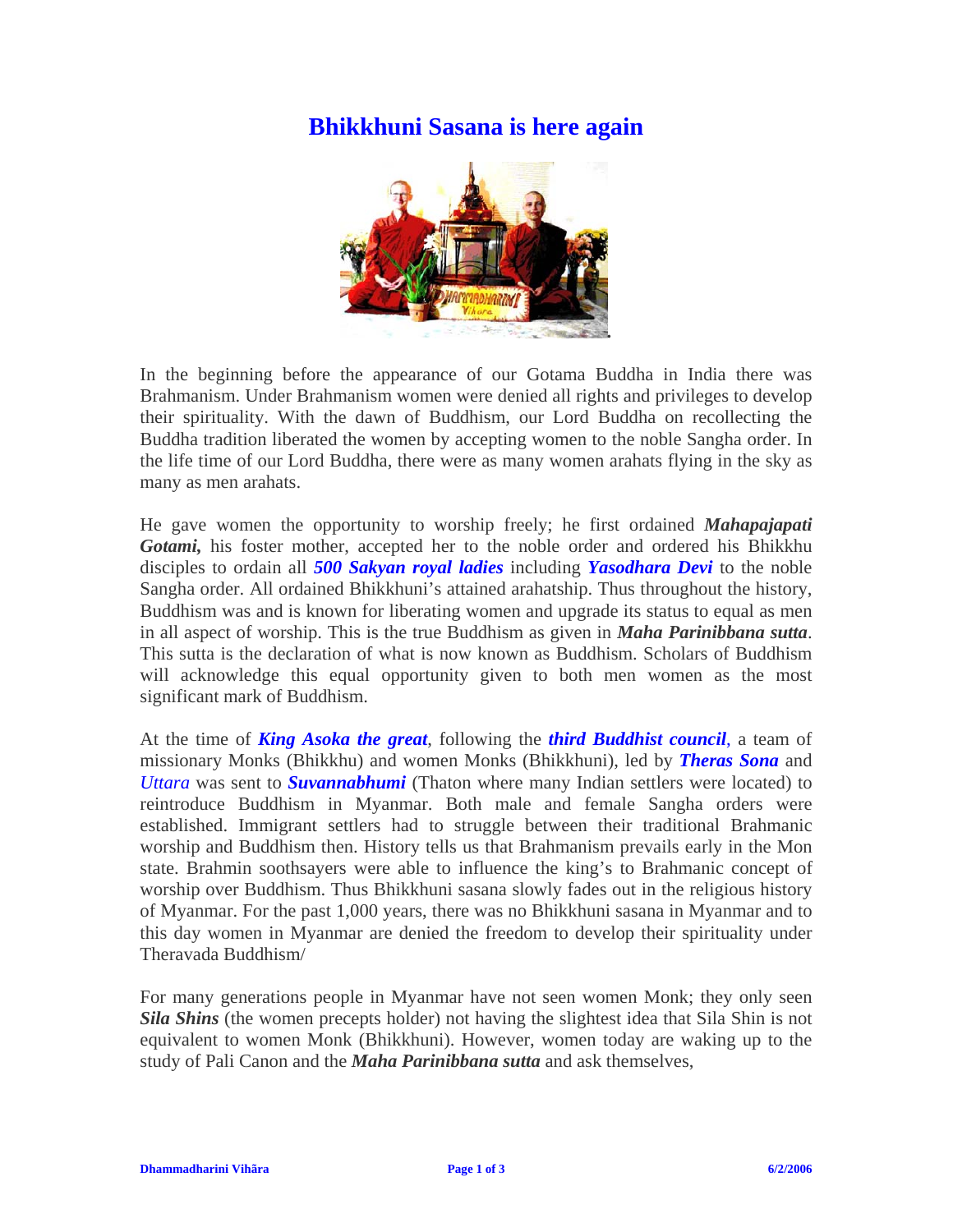"Yes where that right of worship was is for women given to us by our Lord Buddha?" "**The Bhikkhuni Sasana**" No scholar could deny what was written in Pali Canon – Tipitaka Dhamma.

In recent time, some women of Myanmar went to Sri Lanka, a Theravada Country, to receive ordination as Bhikkhuni Sangha. *Rev. Bhikkhuni Gunasari* and *Rev.Bhikkhuni Saccavadi* are the foremost Bhikkhuni from Myanmar.

In the Bay Area, in America, women from Myanmar are able to realize their dream of practicing the true Buddhist dhamma, now. **Abbess: Venerable Tathaaloka Bhikkhuni welcomes all Buddhist women and dhamma friends to the Dhammadharini Vihãra.**

> **Dhammadharini Vihãra Abbess: Venerable Tathaaloka Bhikkhuni 37959 Essanay Place, Fremont, CA 94536, USA Phone (510) 791-2331**

## **Women's monastic retreat residence in Fremont, California**

*Dhammadharini*" means "upholder" of the Buddhadhamma – including the three aspects: the Doctrinal (**pariyatti**), the Practical (**pattipatti**), and the Realization (**pativedha)**

Dhammadharini Vihãra is a charitable religious non-profit organization, dedicated to supporting and providing for the basic four requisites to Buddhist women dedicated to the cultivation and realization of the Path, leading to liberation taught by the Historic Gotama Buddha.

- ♣ A place for women's monastic retreats in Northern California
- ♣ A place for Buddhist women to share the fruits of the path
- ♣ A place to long lasting happiness in this life and lives to come;
- ♣ The Vihãra supports the full ordination for Buddhist women in Theravada tradition.
- ♣ The Vihãra is committed to both morally and materially, opportunities for women's monastic practice, both temporary and long-term, at any level of training in the precepts: *Samaneri* (novice) and *Bhikkhuni (full ordination)*
- ♣ The Vihãra provides ongoing, local opportunities for Bay Area Buddhists to express the spirit of generosity (merit making) and develop good conditions through sharing with and supporting the Monastic Sangha in America.

Abbess Venerable Bhikkhuni Tathaaloka, an American-born member of the Buddhist Women's Monastic Sangha with a background in both Zen and Theravada Buddhism. Venerable Sister Tathaaloka began monastic life sixteen years ago, and was granted Higher Ordination by an ecumenical gathering of the Bhikkhu & Bhikkhuni Sanghas under the late Bhante Ratanansara in Los Angeles in early 1997. She and *Venerable*